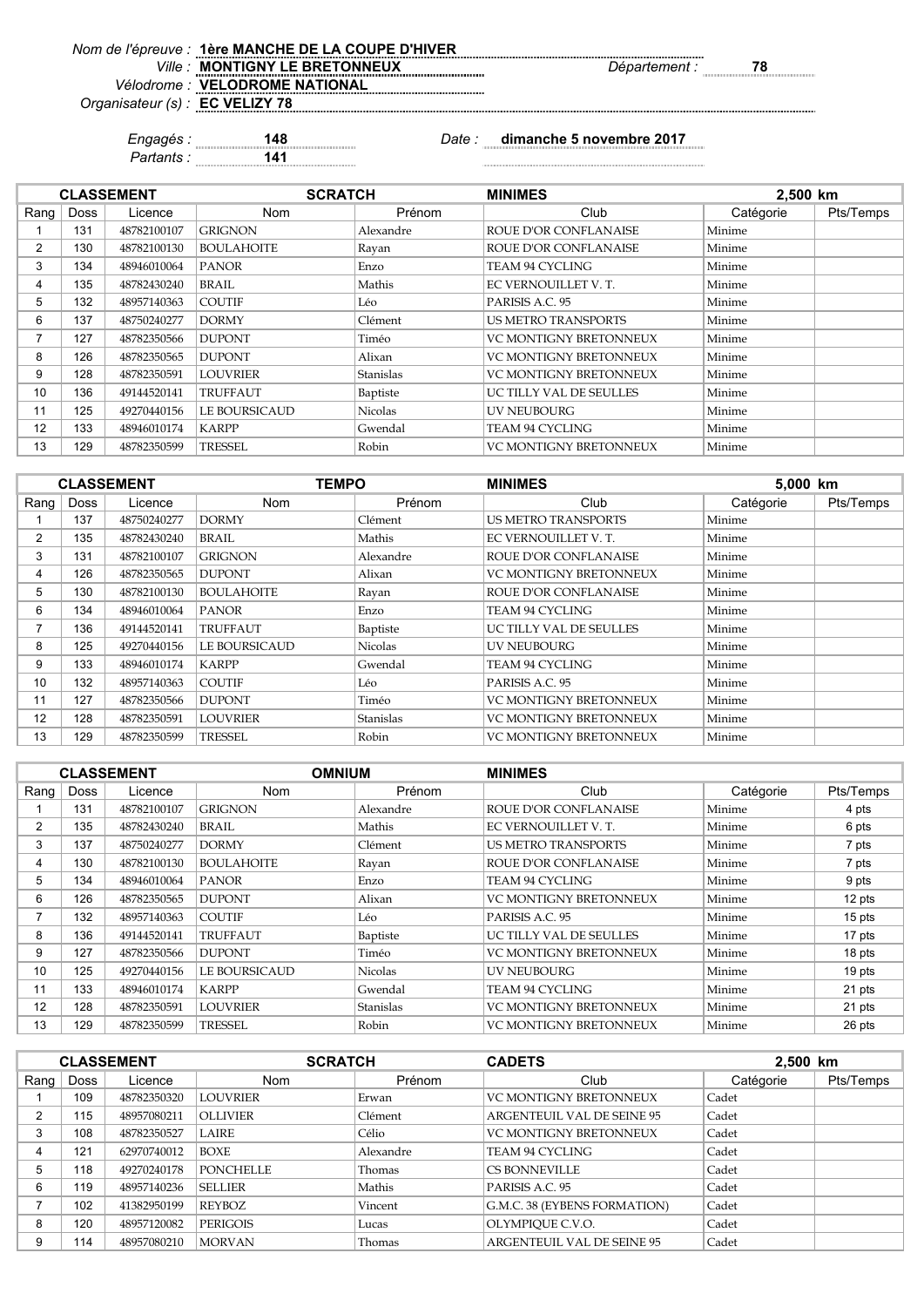| 10 | 139 | 18281100180 | <b>FERRIER</b>     | Alex     | <b>ES MAINTENON PIERRES</b>  | Cadet |  |
|----|-----|-------------|--------------------|----------|------------------------------|-------|--|
| 11 | 103 | 44361020185 | <b>MEUNIER</b>     | Arthur   | <b>AC BAS-BERRY</b>          | Cadet |  |
| 12 | 101 | 41382950140 | <b>LE BRUN</b>     | Alexis   | G.M.C. 38 (EYBENS FORMATION) | Cadet |  |
| 13 | 111 | 48924110247 | <b>GAGNEUR</b>     | Florent  | <b>CSM CLAMART</b>           | Cadet |  |
| 14 | 123 | 48782430065 | <b>DERIAUX</b>     | Pacome   | EC VERNOUILLET V. T.         | Cadet |  |
| 15 | 104 | 44361020057 | <b>SURGET</b>      | Thomas   | <b>AC BAS-BERRY</b>          | Cadet |  |
| 16 | 100 | 47021990216 | <b>KANDSSOUNON</b> | Arthur   | <b>VC AMATEUR ST OUENTIN</b> | Cadet |  |
| 17 | 110 | 48782100122 | <b>THOMAS</b>      | Valentin | ROUE D'OR CONFLANAISE        | Cadet |  |
| 18 | 105 | 50870390285 | <b>CAMUS</b>       | Emilien  | U.C.CONDAT                   | Cadet |  |
| 19 | 122 | 48913070203 | <b>GOUSSOT</b>     | Cyprien  | EC MONTGERON VIGNEUX         | Cadet |  |
| 20 | 117 | 49270240029 | <b>POINTEAU</b>    | Axel     | <b>CS BONNEVILLE</b>         | Cadet |  |
| 21 | 116 | 49270240036 | <b>LIERVILE</b>    | Valentin | <b>CS BONNEVILLE</b>         | Cadet |  |
| 22 | 113 | 48924110356 | <b>ROOUES</b>      | Baptiste | <b>CSM CLAMART</b>           | Cadet |  |
| 23 | 112 | 48924110216 | <b>MAIREY</b>      | Romain   | <b>CSM CLAMART</b>           | Cadet |  |
| 24 | 124 | 49270440139 | LE BOURSICAUD      | Thomas   | UV NEUBOURG                  | Cadet |  |

|                |      | <b>CLASSEMENT</b> | <b>COURSE AUX POINTS</b> |           | <b>CADETS</b>                     | 10,000 km |           |
|----------------|------|-------------------|--------------------------|-----------|-----------------------------------|-----------|-----------|
| Rang           | Doss | Licence           | Nom                      | Prénom    | Club                              | Catégorie | Pts/Temps |
| 1              | 119  | 48957140236       | <b>SELLIER</b>           | Mathis    | PARISIS A.C. 95                   | Cadet     |           |
| $\overline{2}$ | 109  | 48782350320       | <b>LOUVRIER</b>          | Erwan     | <b>VC MONTIGNY BRETONNEUX</b>     | Cadet     |           |
| 3              | 118  | 49270240178       | <b>PONCHELLE</b>         | Thomas    | <b>CS BONNEVILLE</b>              | Cadet     |           |
| 4              | 102  | 41382950199       | <b>REYBOZ</b>            | Vincent   | G.M.C. 38 (EYBENS FORMATION)      | Cadet     |           |
| 5              | 104  | 44361020057       | <b>SURGET</b>            | Thomas    | <b>AC BAS-BERRY</b>               | Cadet     |           |
| 6              | 103  | 44361020185       | <b>MEUNIER</b>           | Arthur    | <b>AC BAS-BERRY</b>               | Cadet     |           |
| $\overline{7}$ | 101  | 41382950140       | <b>LE BRUN</b>           | Alexis    | G.M.C. 38 (EYBENS FORMATION)      | Cadet     |           |
| 8              | 120  | 48957120082       | <b>PERIGOIS</b>          | Lucas     | OLYMPIQUE C.V.O.                  | Cadet     |           |
| 9              | 108  | 48782350527       | LAIRE                    | Célio     | VC MONTIGNY BRETONNEUX            | Cadet     |           |
| 10             | 114  | 48957080210       | <b>MORVAN</b>            | Thomas    | ARGENTEUIL VAL DE SEINE 95        | Cadet     |           |
| 11             | 115  | 48957080211       | <b>OLLIVIER</b>          | Clément   | <b>ARGENTEUIL VAL DE SEINE 95</b> | Cadet     |           |
| 12             | 123  | 48782430065       | <b>DERIAUX</b>           | Pacome    | EC VERNOUILLET V.T.               | Cadet     |           |
| 13             | 139  | 18281100180       | <b>FERRIER</b>           | Alex      | <b>ES MAINTENON PIERRES</b>       | Cadet     |           |
| 14             | 116  | 49270240036       | <b>LIERVILE</b>          | Valentin  | <b>CS BONNEVILLE</b>              | Cadet     |           |
| 15             | 122  | 48913070203       | <b>GOUSSOT</b>           | Cyprien   | EC MONTGERON VIGNEUX              | Cadet     |           |
| 16             | 111  | 48924110247       | <b>GAGNEUR</b>           | Florent   | <b>CSM CLAMART</b>                | Cadet     |           |
| 17             | 121  | 62970740012       | <b>BOXE</b>              | Alexandre | TEAM 94 CYCLING                   | Cadet     |           |
| 18             | 105  | 50870390285       | <b>CAMUS</b>             | Emilien   | <b>U.C.CONDAT</b>                 | Cadet     |           |
| 19             | 112  | 48924110216       | <b>MAIREY</b>            | Romain    | <b>CSM CLAMART</b>                | Cadet     |           |
| 20             | 110  | 48782100122       | <b>THOMAS</b>            | Valentin  | ROUE D'OR CONFLANAISE             | Cadet     |           |
| 21             | 100  | 47021990216       | <b>KANDSSOUNON</b>       | Arthur    | <b>VC AMATEUR ST OUENTIN</b>      | Cadet     |           |
| 22             | 117  | 49270240029       | <b>POINTEAU</b>          | Axel      | <b>CS BONNEVILLE</b>              | Cadet     |           |
| 23             | 113  | 48924110356       | <b>ROQUES</b>            | Baptiste  | <b>CSM CLAMART</b>                | Cadet     |           |
| 24             | 124  | 49270440139       | <b>LE BOURSICAUD</b>     | Thomas    | <b>UV NEUBOURG</b>                | Cadet     |           |

|                |      | <b>CLASSEMENT</b> | <b>OMNIUM</b>      |           | <b>CADETS</b>                     |           |           |
|----------------|------|-------------------|--------------------|-----------|-----------------------------------|-----------|-----------|
| Rang           | Doss | Licence           | Nom                | Prénom    | Club                              | Catégorie | Pts/Temps |
|                | 109  | 48782350320       | <b>LOUVRIER</b>    | Erwan     | <b>VC MONTIGNY BRETONNEUX</b>     | Cadet     | 3 pts     |
| 2              | 119  | 48957140236       | <b>SELLIER</b>     | Mathis    | PARISIS A.C. 95                   | Cadet     | 7 pts     |
| 3              | 118  | 49270240178       | <b>PONCHELLE</b>   | Thomas    | <b>CS BONNEVILLE</b>              | Cadet     | 8 pts     |
| 4              | 102  | 41382950199       | <b>REYBOZ</b>      | Vincent   | G.M.C. 38 (EYBENS FORMATION)      | Cadet     | 11 pts    |
| 5              | 108  | 48782350527       | <b>LAIRE</b>       | Célio     | <b>VC MONTIGNY BRETONNEUX</b>     | Cadet     | 12 pts    |
| 6              | 115  | 48957080211       | <b>OLLIVIER</b>    | Clément   | <b>ARGENTEUIL VAL DE SEINE 95</b> | Cadet     | 13 pts    |
| $\overline{7}$ | 120  | 48957120082       | <b>PERIGOIS</b>    | Lucas     | OLYMPIQUE C.V.O.                  | Cadet     | 16 pts    |
| 8              | 123  | 48782430065       | <b>DERIAUX</b>     | Pacome    | EC VERNOUILLET V.T.               | Cadet     | 16 pts    |
| 9              | 103  | 44361020185       | <b>MEUNIER</b>     | Arthur    | <b>AC BAS-BERRY</b>               | Cadet     | 17 pts    |
| 10             | 101  | 41382950140       | <b>LE BRUN</b>     | Alexis    | G.M.C. 38 (EYBENS FORMATION)      | Cadet     | 19 pts    |
| 11             | 114  | 48957080210       | <b>MORVAN</b>      | Thomas    | <b>ARGENTEUIL VAL DE SEINE 95</b> | Cadet     | 19 pts    |
| 12             | 111  | 48924110247       | <b>GAGNEUR</b>     | Florent   | <b>CSM CLAMART</b>                | Cadet     | 19 pts    |
| 13             | 104  | 44361020057       | <b>SURGET</b>      | Thomas    | <b>AC BAS-BERRY</b>               | Cadet     | 20 pts    |
| 14             | 121  | 62970740012       | <b>BOXE</b>        | Alexandre | <b>TEAM 94 CYCLING</b>            | Cadet     | 21 pts    |
| 15             | 139  | 18281100180       | <b>FERRIER</b>     | Alex      | <b>ES MAINTENON PIERRES</b>       | Cadet     | 23 pts    |
| 16             | 112  | 48924110216       | <b>MAIREY</b>      | Romain    | <b>CSM CLAMART</b>                | Cadet     | 32 pts    |
| 17             | 122  | 48913070203       | <b>GOUSSOT</b>     | Cyprien   | <b>EC MONTGERON VIGNEUX</b>       | Cadet     | 34 pts    |
| 18             | 116  | 49270240036       | <b>LIERVILE</b>    | Valentin  | <b>CS BONNEVILLE</b>              | Cadet     | 35 pts    |
| 19             | 105  | 50870390285       | <b>CAMUS</b>       | Emilien   | <b>U.C.CONDAT</b>                 | Cadet     | 36 pts    |
| 20             | 100  | 47021990216       | <b>KANDSSOUNON</b> | Arthur    | <b>VC AMATEUR ST OUENTIN</b>      | Cadet     | 37 pts    |
| 21             | 110  | 48782100122       | <b>THOMAS</b>      | Valentin  | ROUE D'OR CONFLANAISE             | Cadet     | 37 pts    |
| 22             | 117  | 49270240029       | <b>POINTEAU</b>    | Axel      | <b>CS BONNEVILLE</b>              | Cadet     | 42 pts    |
| 23             | 113  | 48924110356       | <b>ROOUES</b>      | Baptiste  | <b>CSM CLAMART</b>                | Cadet     | 45 pts    |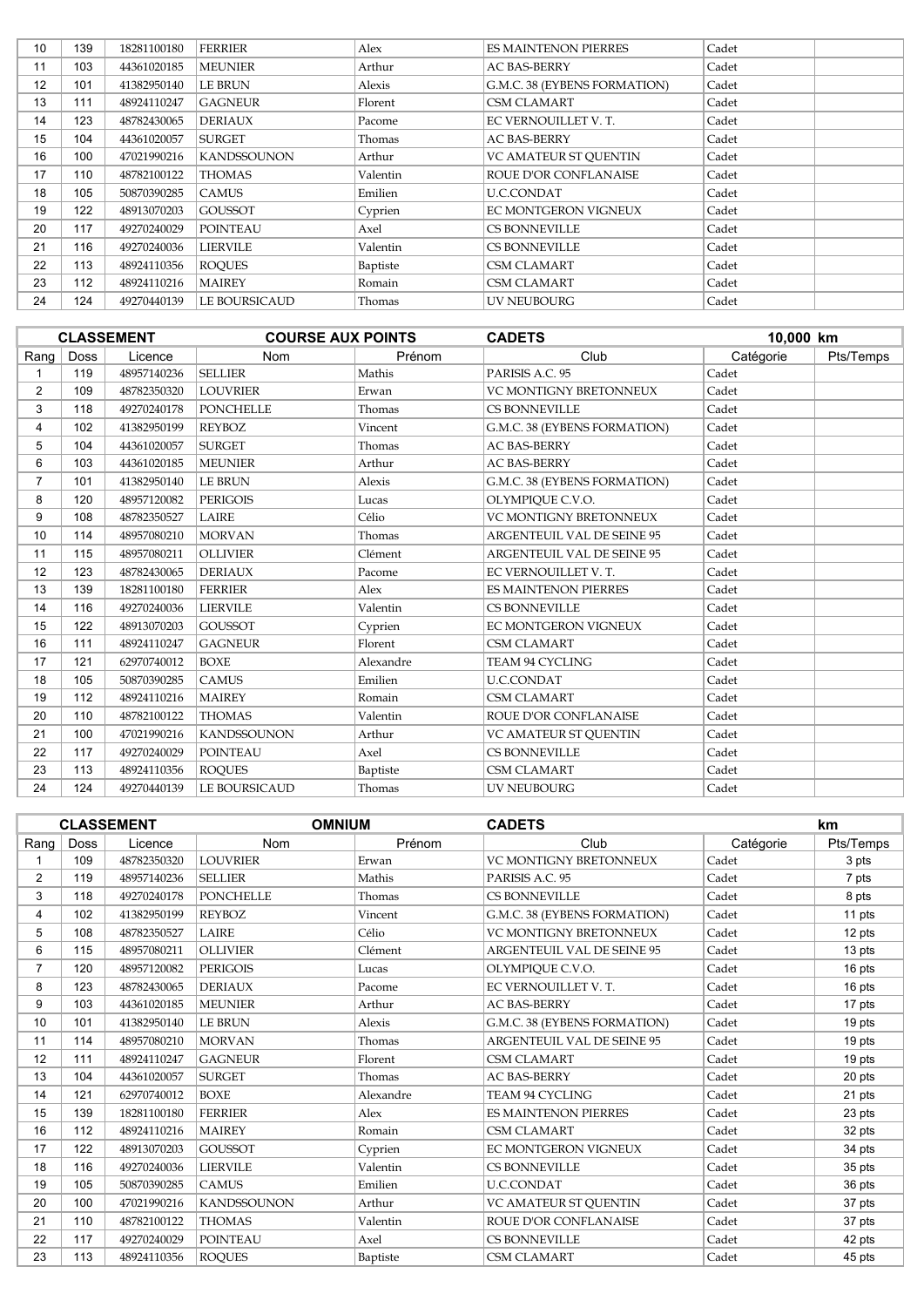| י מ<br>- | 124 | ຳ130<br>$\sim$<br>. . 440*<br>10T<br>ウエエジエン | $\cdot$ A T $T^*$<br><b>BOURSIC</b><br>AUL<br>. | $\sim$<br>1 homas | UBOURC<br>. | -<br>Cadet | 48 pts |
|----------|-----|---------------------------------------------|-------------------------------------------------|-------------------|-------------|------------|--------|
|----------|-----|---------------------------------------------|-------------------------------------------------|-------------------|-------------|------------|--------|

|                |      | <b>CLASSEMENT</b> | <b>TEMPO</b>    |                | <b>JUNIORS</b>                | 7,500 km      |           |
|----------------|------|-------------------|-----------------|----------------|-------------------------------|---------------|-----------|
| Rang           | Doss | Licence           | <b>Nom</b>      | Prénom         | Club                          | Catégorie     | Pts/Temps |
|                | 29   | 50870390308       | <b>HAMON</b>    | <b>Nicolas</b> | <b>U.C.CONDAT</b>             | Junior        |           |
| $\overline{2}$ | 47   | 48913070065       | <b>TARDIF</b>   | Aurélien       | <b>EC MONTGERON VIGNEUX</b>   | <b>Iunior</b> |           |
| 3              | 45   | 48913070029       | <b>CONTAL</b>   | Guillaume      | <b>EC MONTGERON VIGNEUX</b>   | Junior        |           |
| 4              | 37   | 48924110267       | <b>PENHOET</b>  | Paul           | <b>CSM CLAMART</b>            | Junior        |           |
| 5              | 27   | 41382950148       | <b>CHAILLAN</b> | Emanuel        | G.M.C. 38 (EYBENS FORMATION)  | Junior        |           |
| 6              | 39   | 47020690003       | <b>GUERLIN</b>  | Romain         | <b>EC VALLEE DE L'AISNE</b>   | Junior        |           |
| 7              | 49   | 48935050548       | <b>HANSART</b>  | Philéas        | <b>CM AUBERVILLIERS 93</b>    | Junior        |           |
| 8              | 44   | 48913070014       | <b>BERNERON</b> | Paul           | <b>EC MONTGERON VIGNEUX</b>   | Junior        |           |
| 9              | 25   | 47021990191       | <b>DOLEZ</b>    | Hugo           | VC AMATEUR ST QUENTIN         | Junior        |           |
| 10             | 32   | 5087039 EC        | <b>CARREAU</b>  | Dorian         | <b>U.C.CONDAT</b>             | Junior        |           |
| 11             | 28   | 50870390020       | <b>DUFOUR</b>   | Loris          | <b>U.C.CONDAT</b>             | Junior        |           |
| 12             | 46   | 48913070031       | <b>GREGOIRE</b> | Tom            | <b>EC MONTGERON VIGNEUX</b>   | Junior        |           |
| 13             | 43   | 48913110047       | <b>HOUDOUIN</b> | Tristan        | <b>VC ETAMPES</b>             | Junior        |           |
| 14             | 35   | 48782350139       | <b>FORGET</b>   | Ouentin        | <b>VC MONTIGNY BRETONNEUX</b> | <b>Iunior</b> |           |
| 15             | 38   | 48957140231       | <b>DUJARDIN</b> | <b>Julien</b>  | PARISIS A.C. 95               | Junior        |           |
| 16             | 48   | 48935050547       | <b>BRAIL</b>    | Corentin       | <b>CM AUBERVILLIERS 93</b>    | Junior        |           |
| 17             | 26   | 41382950169       | <b>BUSSO</b>    | Rémy           | G.M.C. 38 (EYBENS FORMATION)  | Junior        |           |
| 18             | 30   | 50870390296       | <b>LACHAUD</b>  | Melwin         | <b>U.C.CONDAT</b>             | Junior        |           |
| 19             | 31   | 50870390120       | <b>MAURILLE</b> | Charles        | <b>U.C.CONDAT</b>             | Junior        |           |
| 20             | 33   | 48782350196       | <b>ALIDRA</b>   | Maxime         | VC MONTIGNY BRETONNEUX        | Junior        |           |
| 21             | 34   | 48782350538       | DE FRANQUEVILLE | Matthieu       | VC MONTIGNY BRETONNEUX        | Junior        |           |

|                |      | <b>CLASSEMENT</b> | <b>ELIMINATION</b> |                | <b>JUNIORS</b>               |               | km        |
|----------------|------|-------------------|--------------------|----------------|------------------------------|---------------|-----------|
| Rang           | Doss | Licence           | Nom                | Prénom         | Club                         | Catégorie     | Pts/Temps |
|                | 27   | 41382950148       | <b>CHAILLAN</b>    | Emanuel        | G.M.C. 38 (EYBENS FORMATION) | <b>Iunior</b> |           |
| $\overline{2}$ | 29   | 50870390308       | <b>HAMON</b>       | <b>Nicolas</b> | <b>U.C.CONDAT</b>            | Junior        |           |
| 3              | 47   | 48913070065       | <b>TARDIF</b>      | Aurélien       | <b>EC MONTGERON VIGNEUX</b>  | Junior        |           |
| 4              | 45   | 48913070029       | <b>CONTAL</b>      | Guillaume      | <b>EC MONTGERON VIGNEUX</b>  | Junior        |           |
| 5              | 49   | 48935050548       | <b>HANSART</b>     | Philéas        | <b>CM AUBERVILLIERS 93</b>   | Junior        |           |
| 6              | 46   | 48913070031       | <b>GREGOIRE</b>    | Tom            | <b>EC MONTGERON VIGNEUX</b>  | Junior        |           |
| $\overline{7}$ | 35   | 48782350139       | <b>FORGET</b>      | Ouentin        | VC MONTIGNY BRETONNEUX       | Junior        |           |
| 8              | 25   | 47021990191       | <b>DOLEZ</b>       | Hugo           | VC AMATEUR ST QUENTIN        | Junior        |           |
| 9              | 32   | 5087039 EC        | CARREAU            | Dorian         | <b>U.C.CONDAT</b>            | Junior        |           |
| 10             | 37   | 48924110267       | <b>PENHOET</b>     | Paul           | <b>CSM CLAMART</b>           | Junior        |           |
| 11             | 36   | 48924110373       | <b>LEGRAND</b>     | Axel           | <b>CSM CLAMART</b>           | Junior        |           |
| 12             | 30   | 50870390296       | <b>LACHAUD</b>     | Melwin         | <b>U.C.CONDAT</b>            | <b>Iunior</b> |           |
| 13             | 44   | 48913070014       | <b>BERNERON</b>    | Paul           | EC MONTGERON VIGNEUX         | Junior        |           |
| 14             | 43   | 48913110047       | <b>HOUDOUIN</b>    | Tristan        | <b>VC ETAMPES</b>            | <b>Iunior</b> |           |
| 15             | 48   | 48935050547       | <b>BRAIL</b>       | Corentin       | <b>CM AUBERVILLIERS 93</b>   | Junior        |           |
| 16             | 38   | 48957140231       | <b>DUJARDIN</b>    | <b>Julien</b>  | PARISIS A.C. 95              | Junior        |           |
| 17             | 26   | 41382950169       | <b>BUSSO</b>       | Rémy           | G.M.C. 38 (EYBENS FORMATION) | Junior        |           |
| 18             | 33   | 48782350196       | <b>ALIDRA</b>      | Maxime         | VC MONTIGNY BRETONNEUX       | Junior        |           |
| 19             | 31   | 50870390120       | <b>MAURILLE</b>    | Charles        | <b>U.C.CONDAT</b>            | Junior        |           |
| 20             | 39   | 47020690003       | <b>GUERLIN</b>     | Romain         | EC VALLEE DE L'AISNE         | Junior        |           |
| 21             | 28   | 50870390020       | <b>DUFOUR</b>      | Loris          | <b>U.C.CONDAT</b>            | Junior        |           |
| 22             | 34   | 48782350538       | DE FRANQUEVILLE    | Matthieu       | VC MONTIGNY BRETONNEUX       | Junior        |           |

|                |      | <b>CLASSEMENT</b> | <b>OMNIUM</b>   |           | <b>JUNIORS</b>                |           | km        |
|----------------|------|-------------------|-----------------|-----------|-------------------------------|-----------|-----------|
| Rang           | Doss | Licence           | <b>Nom</b>      | Prénom    | Club                          | Catégorie | Pts/Temps |
|                | 29   | 50870390308       | <b>HAMON</b>    | Nicolas   | <b>U.C.CONDAT</b>             | Junior    | 3 pts     |
| $\overline{2}$ | 47   | 48913070065       | TARDIF          | Aurélien  | EC MONTGERON VIGNEUX          | Junior    | 5 pts     |
| 3              | 27   | 41382950148       | <b>CHAILLAN</b> | Emanuel   | G.M.C. 38 (EYBENS FORMATION)  | Junior    | 6 pts     |
| 4              | 45   | 48913070029       | <b>CONTAL</b>   | Guillaume | EC MONTGERON VIGNEUX          | Junior    | 7 pts     |
| 5              | 49   | 48935050548       | <b>HANSART</b>  | Philéas   | <b>CM AUBERVILLIERS 93</b>    | Junior    | 12 pts    |
| 6              | 37   | 48924110267       | <b>PENHOET</b>  | Paul      | <b>CSM CLAMART</b>            | Junior    | 14 pts    |
| 7              | 25   | 47021990191       | <b>DOLEZ</b>    | Hugo      | <b>VC AMATEUR ST OUENTIN</b>  | Junior    | 17 pts    |
| 8              | 46   | 48913070031       | <b>GREGOIRE</b> | Tom       | EC MONTGERON VIGNEUX          | Junior    | 18 pts    |
| 9              | 32   | 5087039 EC        | <b>CARREAU</b>  | Dorian    | U.C.CONDAT                    | Junior    | 19 pts    |
| 10             | 35   | 48782350139       | FORGET          | Ouentin   | <b>VC MONTIGNY BRETONNEUX</b> | Junior    | 21 pts    |
| 11             | 44   | 48913070014       | <b>BERNERON</b> | Paul      | EC MONTGERON VIGNEUX          | Junior    | 21 pts    |
| 12             | 39   | 47020690003       | <b>GUERLIN</b>  | Romain    | <b>EC VALLEE DE L'AISNE</b>   | Junior    | 26 pts    |
| 13             | 43   | 48913110047       | <b>HOUDOUIN</b> | Tristan   | <b>VC ETAMPES</b>             | Junior    | 27 pts    |
| 14             | 30   | 50870390296       | <b>LACHAUD</b>  | Melwin    | <b>U.C.CONDAT</b>             | Junior    | 30 pts    |
| 15             | 28   | 50870390020       | <b>DUFOUR</b>   | Loris     | <b>U.C.CONDAT</b>             | Junior    | 31 pts    |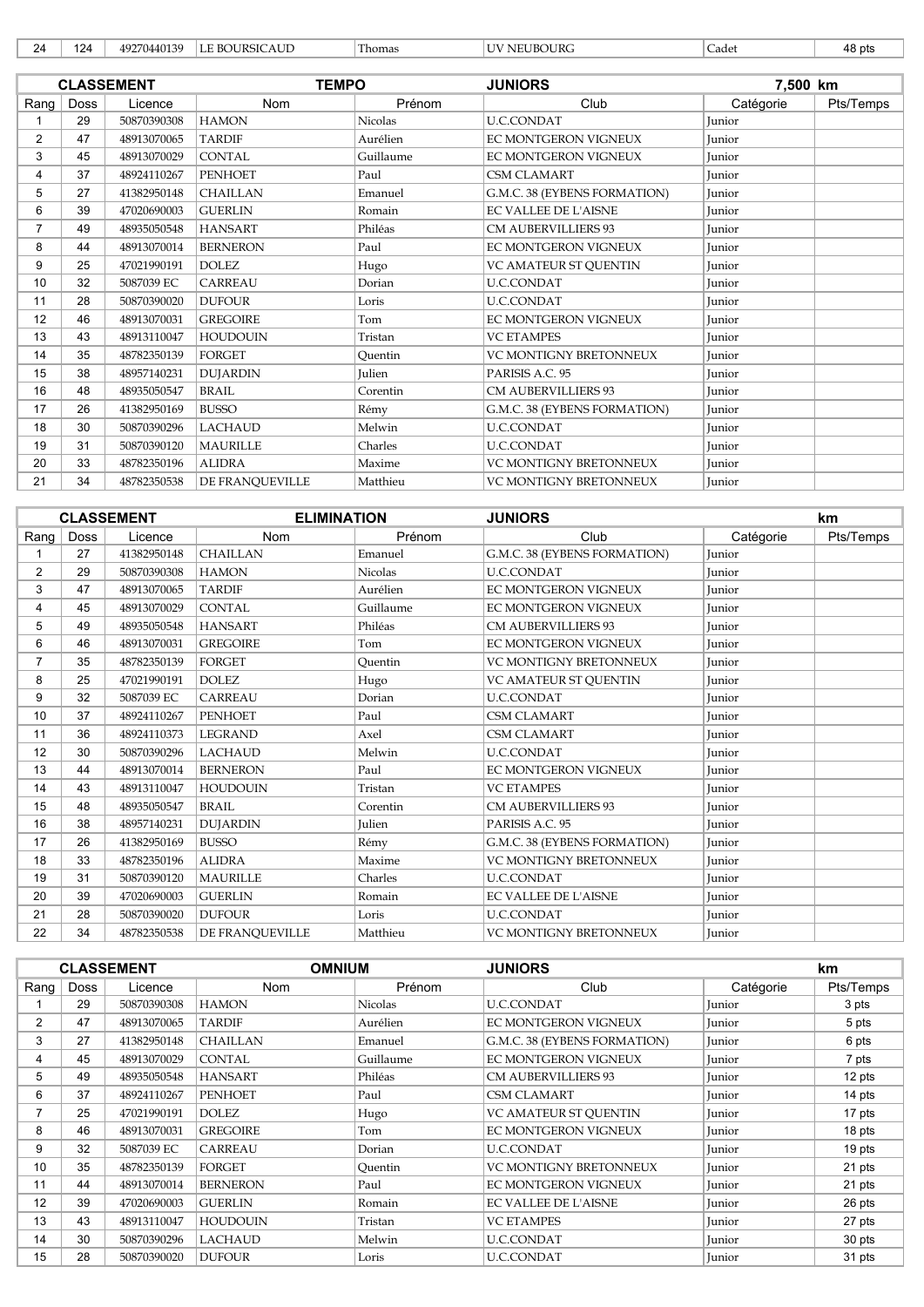| 16 | 38 | 48957140231 | DUJARDIN               | <b>Iulien</b> | PARISIS A.C. 95                     | Junior        | 31 pts |
|----|----|-------------|------------------------|---------------|-------------------------------------|---------------|--------|
|    | 48 | 48935050547 | <b>BRAIL</b>           | Corentin      | CM AUBERVILLIERS 93                 | <b>Iunior</b> | 31 pts |
| 18 | 26 | 41382950169 | <b>BUSSO</b>           | Rémy          | <b>G.M.C. 38 (EYBENS FORMATION)</b> | <b>Iunior</b> | 34 pts |
| 19 | 33 | 48782350196 | <b>ALIDRA</b>          | Maxime        | VC MONTIGNY BRETONNEUX              | <b>Iunior</b> | 38 pts |
| 20 | 31 | 50870390120 | MAURILLE               | Charles       | ILLC.CONDAT                         | <b>Iunior</b> | 38 pts |
| 21 | 34 | 48782350538 | <b>DE FRANQUEVILLE</b> | Matthieu      | VC MONTIGNY BRETONNEUX              | Junior        | 43 pts |

|                | <b>CLASSEMENT</b> |             | <b>SCRATCH</b>    |             | <b>DAMES J/S</b>                             |                | 5,000 km  |  |
|----------------|-------------------|-------------|-------------------|-------------|----------------------------------------------|----------------|-----------|--|
| Rang           | <b>Doss</b>       | Licence     | Nom               | Prénom      | Club                                         | Catégorie      | Pts/Temps |  |
|                | 93                | 48946040224 | <b>PAIN</b>       | Mélissandre | <b>US CRETEIL</b>                            | 1ère Catégorie |           |  |
| $\overline{2}$ | 96                | 48913500028 | <b>POMARES</b>    | Cindy       | CO COURCOURONNES CYC. FEMININ 3ème Catégorie |                |           |  |
| 3              | 92                | 48946040236 | <b>BROUSSE</b>    | Marina      | <b>US CRETEIL</b>                            | Junior         |           |  |
| 4              | 85                | 48924200088 | DA CRUZ           | Laura       | CSM VILLENEUVE GARENNE                       | Junior         |           |  |
| 5              | 90                | 48924010089 | <b>FOURCADE</b>   | Elodie      | <b>CSM PUTEAUX</b>                           | 3ème Catégorie |           |  |
| 6              | 94                | 48913500021 | <b>DAYDE</b>      | Léa         | CO COURCOURONNES CYC. FEMININ Junior         |                |           |  |
| 7              | 89                | 48924010130 | <b>COUVET</b>     | Fanny       | <b>CSM PUTEAUX</b>                           | Junior         |           |  |
| 8              | 97                | 50170300109 | <b>LE CASTREC</b> | Julie       | <b>V.C.CHARENTE OCEAN</b>                    | Junior         |           |  |
| 9              | 91                | 48924010294 | <b>WITTE</b>      | Sina        | <b>CSM PUTEAUX</b>                           | 3ème Catégorie |           |  |
| 10             | 81                | 48782160093 | <b>BARRALIS</b>   | Béatrice    | <b>EC VELIZY 78</b>                          | 3ème Catégorie |           |  |
| 11             | 84                | 48924200208 | <b>BESNARD</b>    | Laëtitia    | <b>CSM VILLENEUVE GARENNE</b>                | D1             |           |  |
| 12             | 95                | 48913500033 | <b>FONSECA</b>    | Barbara     | CO COURCOURONNES CYC. FEMININ D1             |                |           |  |
| 13             | 82                | 48782160059 | LE BELLEGO        | Julie       | <b>EC VELIZY 78</b>                          | D <sub>1</sub> |           |  |
| 14             | 83                | 41382950151 | <b>ROQUA</b>      | Mathilde    | G.M.C. 38 (EYBENS FORMATION)                 | Junior         |           |  |
| 15             | 98                | 48913500008 | <b>BRUNET</b>     | Marie       | CO COURCOURONNES CYC. FEMININ 2ème Catégorie |                |           |  |
| 16             | 87                | 48924200130 | <b>MOYNET</b>     | Carole      | CSM VILLENEUVE GARENNE                       | D1             |           |  |
| 17             | 88                | 48924200053 | <b>RIBAULT</b>    | Christelle  | <b>CSM VILLENEUVE GARENNE</b>                | 3ème Catégorie |           |  |

|                | <b>CLASSEMENT</b> |             |                 | <b>ELIMINATION</b> | <b>DAMES J/S</b>                             |                | km        |
|----------------|-------------------|-------------|-----------------|--------------------|----------------------------------------------|----------------|-----------|
| $\text{Ranq}$  | Doss              | Licence     | <b>Nom</b>      | Prénom             | Club                                         | Catégorie      | Pts/Temps |
|                | 93                | 48946040224 | <b>PAIN</b>     | Mélissandre        | <b>US CRETEIL</b>                            | 1ère Catégorie |           |
| $\overline{2}$ | 94                | 48913500021 | <b>DAYDE</b>    | Léa                | CO COURCOURONNES CYC. FEMININ Junior         |                |           |
| 3              | 96                | 48913500028 | <b>POMARES</b>  | Cindy              | CO COURCOURONNES CYC. FEMININ 3ème Catégorie |                |           |
| 4              | 97                | 50170300109 | LE CASTREC      | Julie              | <b>V.C.CHARENTE OCEAN</b>                    | Junior         |           |
| 5              | 85                | 48924200088 | <b>DA CRUZ</b>  | Laura              | CSM VILLENEUVE GARENNE                       | Junior         |           |
| 6              | 95                | 48913500033 | <b>FONSECA</b>  | Barbara            | CO COURCOURONNES CYC. FEMININ D1             |                |           |
| 7              | 92                | 48946040236 | <b>BROUSSE</b>  | Marina             | <b>US CRETEIL</b>                            | Junior         |           |
| 8              | 91                | 48924010294 | <b>WITTE</b>    | Sina               | <b>CSM PUTEAUX</b>                           | 3ème Catégorie |           |
| 9              | 87                | 48924200130 | <b>MOYNET</b>   | Carole             | CSM VILLENEUVE GARENNE                       | D1             |           |
| 10             | 90                | 48924010089 | <b>FOURCADE</b> | Elodie             | <b>CSM PUTEAUX</b>                           | 3ème Catégorie |           |
| 11             | 98                | 48913500008 | <b>BRUNET</b>   | Marie              | CO COURCOURONNES CYC. FEMININ 2ème Catégorie |                |           |
| 12             | 89                | 48924010130 | <b>COUVET</b>   | Fanny              | <b>CSM PUTEAUX</b>                           | Junior         |           |
| 13             | 82                | 48782160059 | LE BELLEGO      | Julie              | <b>EC VELIZY 78</b>                          | D1             |           |
| 14             | 84                | 48924200208 | <b>BESNARD</b>  | Laëtitia           | CSM VILLENEUVE GARENNE                       | D1             |           |
| 15             | 83                | 41382950151 | <b>ROQUA</b>    | Mathilde           | G.M.C. 38 (EYBENS FORMATION)                 | Junior         |           |
| 16             | 81                | 48782160093 | <b>BARRALIS</b> | Béatrice           | <b>EC VELIZY 78</b>                          | 3ème Catégorie |           |
| 17             | 17                | 49274240032 | POISSON         | Enzo               | SUD DE L'EURE CYCLISME                       | 3ème Catégorie |           |

|                | <b>CLASSEMENT</b> |             | <b>OMNIUM</b>     |             | <b>DAMES J/S</b>                             | km             |           |
|----------------|-------------------|-------------|-------------------|-------------|----------------------------------------------|----------------|-----------|
| Rang           | Doss              | Licence     | <b>Nom</b>        | Prénom      | Club                                         | Catégorie      | Pts/Temps |
|                | 93                | 48946040224 | PAIN              | Mélissandre | <b>US CRETEIL</b>                            | 1ère Catégorie | 2 pts     |
| 2              | 96                | 48913500028 | <b>POMARES</b>    | Cindy       | CO COURCOURONNES CYC. FEMININ 3ème Catégorie |                | 5 pts     |
| 3              | 94                | 48913500021 | <b>DAYDE</b>      | Léa         | CO COURCOURONNES CYC. FEMININ Junior         |                | 8 pts     |
| 4              | 85                | 48924200088 | <b>DA CRUZ</b>    | Laura       | <b>CSM VILLENEUVE GARENNE</b>                | Junior         | 9 pts     |
| 5              | 92                | 48946040236 | <b>BROUSSE</b>    | Marina      | <b>US CRETEIL</b>                            | Junior         | 10 pts    |
| 6              | 97                | 50170300109 | <b>LE CASTREC</b> | Julie       | <b>V.C.CHARENTE OCEAN</b>                    | Junior         | 12 pts    |
| $\overline{7}$ | 90                | 48924010089 | <b>FOURCADE</b>   | Elodie      | <b>CSM PUTEAUX</b>                           | 3ème Catégorie | 15 pts    |
| 8              | 91                | 48924010294 | WITTE             | Sina        | <b>CSM PUTEAUX</b>                           | 3ème Catégorie | 17 pts    |
| 9              | 95                | 48913500033 | <b>FONSECA</b>    | Barbara     | CO COURCOURONNES CYC. FEMININ D1             |                | 18 pts    |
| 10             | 89                | 48924010130 | <b>COUVET</b>     | Fanny       | <b>CSM PUTEAUX</b>                           | Junior         | 19 pts    |
| 11             | 87                | 48924200130 | <b>MOYNET</b>     | Carole      | CSM VILLENEUVE GARENNE                       | D1             | 25 pts    |
| 12             | 84                | 48924200208 | <b>BESNARD</b>    | Laëtitia    | CSM VILLENEUVE GARENNE                       | D1             | 25 pts    |
| 13             | 81                | 48782160093 | <b>BARRALIS</b>   | Béatrice    | <b>EC VELIZY 78</b>                          | 3ème Catégorie | 26 pts    |
| 14             | 98                | 48913500008 | <b>BRUNET</b>     | Marie       | CO COURCOURONNES CYC. FEMININ 2ème Catégorie |                | 26 pts    |
| 15             | 82                | 48782160059 | LE BELLEGO        | Julie       | <b>EC VELIZY 78</b>                          | D1             | 26 pts    |
| 16             | 83                | 41382950151 | <b>ROOUA</b>      | Mathilde    | G.M.C. 38 (EYBENS FORMATION)                 | Junior         | 29 pts    |
| 17             | 88                | 48924200053 | <b>RIBAULT</b>    | Christelle  | CSM VILLENEUVE GARENNE                       | 3ème Catégorie | 34 pts    |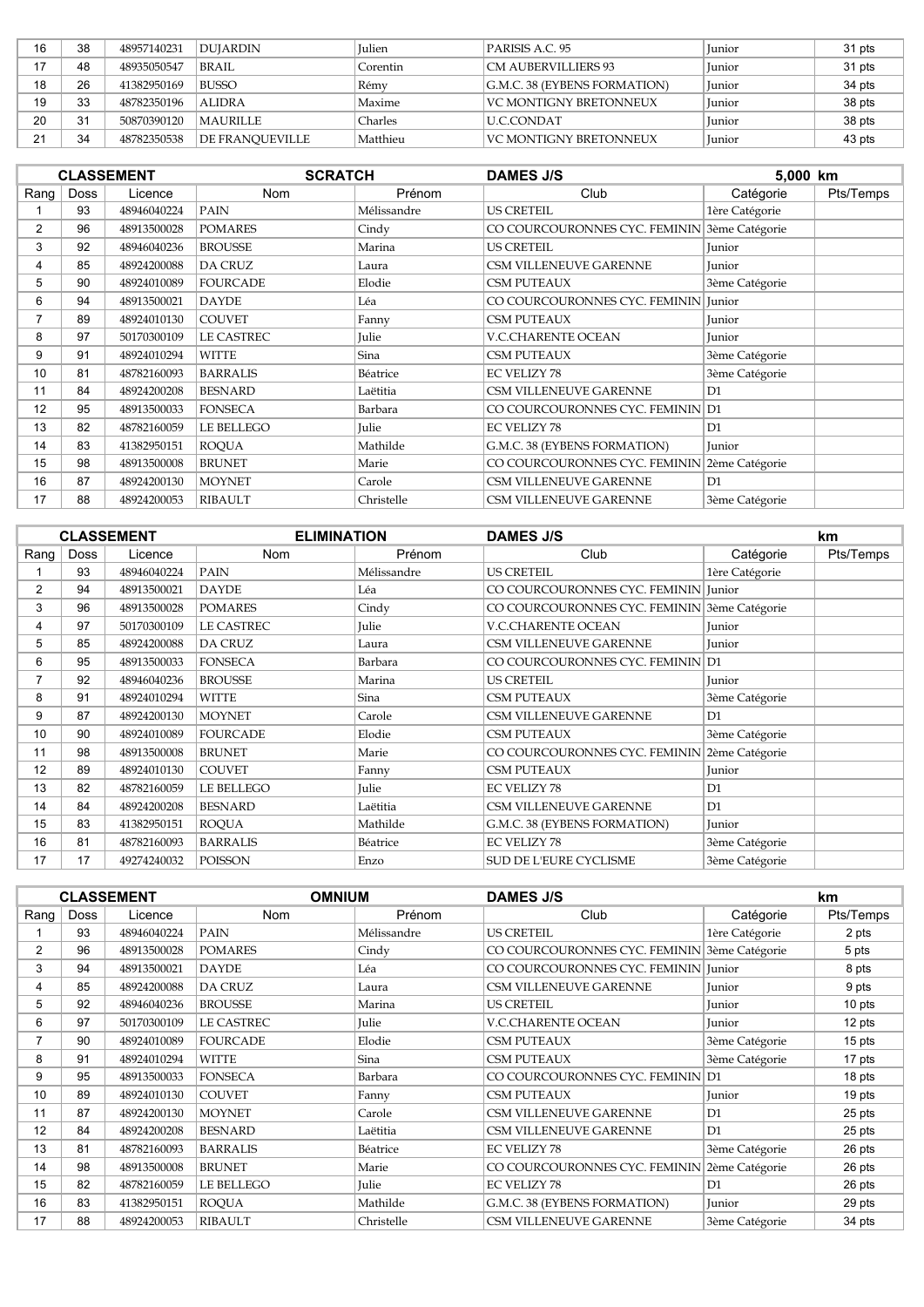|          | <b>CLASSEMENT</b> |             | <b>SCRATCH</b>   |                   | <b>DAMES M/C</b>              | 2,500 km  |           |
|----------|-------------------|-------------|------------------|-------------------|-------------------------------|-----------|-----------|
| Rang $ $ | <b>Doss</b>       | Licence     | <b>Nom</b>       | Prénom            | Club                          | Catégorie | Pts/Temps |
|          | 140               | 48935240083 | <b>NENADOVIC</b> | Kristina          | <b>CS VILLETANEUSE</b>        | Cadette   |           |
| 2        | 143               | 50870390282 | LAVAUD           | Soline            | <b>U.C.CONDAT</b>             | Cadet     |           |
| 3        | 146               | 46670110083 | <b>KRIEGER</b>   | Camille           | ROAD TEAM VAL DE MODER        | Minime    |           |
| 4        | 142               | 50870390012 | <b>GUILMAN</b>   | Elsa              | <b>U.C.CONDAT</b>             | Cadet     |           |
| 5        | 147               | 48946010172 | <b>KOUAME</b>    | Taky Marie Divine | TEAM 94 CYCLING               | Cadet     |           |
| 6        | 144               | 48924200059 | <b>LALLEMANT</b> | Lara              | <b>CSM VILLENEUVE GARENNE</b> | Minime    |           |
|          | 149               | 44281100187 | <b>LE CORNEC</b> | Emeline           | <b>ES MAINTENON PIERRES</b>   | Cadet     |           |
| 8        | 148               | 48946010078 | <b>PRUDENT</b>   | Farrah            | TEAM 94 CYCLING               | Minime    |           |
| 9        | 141               | 48771140273 | FAHY             | Camille           | <b>IS FERTE GAUCHER</b>       | Cadet     |           |
| 10       | 145               | 48924010150 | <b>CAUCHOIS</b>  | Hélène            | <b>CSM PUTEAUX</b>            | Cadet     |           |

|                |      | <b>CLASSEMENT</b> |                  | <b>TEMPO</b><br><b>DAMES M/C</b> |                               | 5,000 km  |           |
|----------------|------|-------------------|------------------|----------------------------------|-------------------------------|-----------|-----------|
| Rang           | Doss | Licence           | <b>Nom</b>       | Prénom                           | Club                          | Catégorie | Pts/Temps |
|                | 140  | 48935240083       | <b>NENADOVIC</b> | Kristina                         | <b>CS VILLETANEUSE</b>        | Cadette   |           |
| $\overline{2}$ | 147  | 48946010172       | <b>KOUAME</b>    | Taky Marie Divine                | <b>TEAM 94 CYCLING</b>        | Cadet     |           |
| 3              | 142  | 50870390012       | <b>GUILMAN</b>   | Elsa                             | <b>U.C.CONDAT</b>             | Cadet     |           |
| 4              | 144  | 48924200059       | <b>LALLEMANT</b> | Lara                             | <b>CSM VILLENEUVE GARENNE</b> | Minime    |           |
| 5              | 143  | 50870390282       | LAVAUD           | Soline                           | <b>U.C.CONDAT</b>             | Cadet     |           |
| 6              | 146  | 46670110083       | <b>KRIEGER</b>   | Camille                          | ROAD TEAM VAL DE MODER        | Minime    |           |
| ⇁              | 141  | 48771140273       | <b>FAHY</b>      | Camille                          | <b>IS FERTE GAUCHER</b>       | Cadet     |           |
| 8              | 149  | 44281100187       | LE CORNEC        | Emeline                          | <b>ES MAINTENON PIERRES</b>   | Cadet     |           |
| 9              | 148  | 48946010078       | <b>PRUDENT</b>   | Farrah                           | <b>TEAM 94 CYCLING</b>        | Minime    |           |
| 10             | 145  | 48924010150       | <b>CAUCHOIS</b>  | Hélène                           | <b>CSM PUTEAUX</b>            | Cadet     |           |

|                |             | <b>CLASSEMENT</b> | <b>OMNIUM</b>    | <b>DAMES M/C</b>  |                               | km        |           |
|----------------|-------------|-------------------|------------------|-------------------|-------------------------------|-----------|-----------|
| Rang           | <b>Doss</b> | Licence           | <b>Nom</b>       | Prénom            | Club                          | Catégorie | Pts/Temps |
|                | 140         | 48935240083       | <b>NENADOVIC</b> | Kristina          | <b>CS VILLETANEUSE</b>        | Cadette   | 2 pts     |
| $\overline{2}$ | 147         | 48946010172       | <b>KOUAME</b>    | Taky Marie Divine | <b>TEAM 94 CYCLING</b>        | Cadet     | 7 pts     |
| 3              | 143         | 50870390282       | LAVAUD           | Soline            | U.C.CONDAT                    | Cadet     | 7 pts     |
| 4              | 142         | 50870390012       | <b>GUILMAN</b>   | Elsa              | <b>U.C.CONDAT</b>             | Cadet     | 7 pts     |
| 5              | 146         | 46670110083       | <b>KRIEGER</b>   | Camille           | ROAD TEAM VAL DE MODER        | Minime    | 9 pts     |
| 6              | 144         | 48924200059       | <b>LALLEMANT</b> | Lara              | <b>CSM VILLENEUVE GARENNE</b> | Minime    | 10 pts    |
| $\overline{ }$ | 149         | 44281100187       | LE CORNEC        | Emeline           | <b>ES MAINTENON PIERRES</b>   | Cadet     | 15 pts    |
| 8              | 141         | 48771140273       | FAHY             | Camille           | <b>IS FERTE GAUCHER</b>       | Cadet     | 16 pts    |
| 9              | 148         | 48946010078       | <b>PRUDENT</b>   | Farrah            | <b>TEAM 94 CYCLING</b>        | Minime    | 17 pts    |
| 10             | 145         | 48924010150       | <b>CAUCHOIS</b>  | Hélène            | <b>CSM PUTEAUX</b>            | Cadet     | $20$ ts   |

|                | <b>CLASSEMENT</b> |             |                   | <b>SCRATCH</b><br><b>PASS'CYCLISME</b> |                               | 10,000 km      |           |
|----------------|-------------------|-------------|-------------------|----------------------------------------|-------------------------------|----------------|-----------|
| Rang           | Doss              | Licence     | Nom               | Prénom                                 | Club                          | Catégorie      | Pts/Temps |
|                | 77                | 48913110181 | LAUR              | Christophe                             | <b>VC ETAMPES</b>             | D1             |           |
| $\overline{2}$ | 56                | 48782160015 | <b>PEUVRIER</b>   | Olivier                                | <b>EC VELIZY 78</b>           | D <sub>2</sub> |           |
| 3              | 58                | 48782160068 | <b>SOUTTER</b>    | Guillaume                              | <b>EC VELIZY 78</b>           | D2             |           |
| 4              | 64                | 48935330010 | <b>LIGER</b>      | Laurent                                | <b>ES STAINS</b>              | D <sub>1</sub> |           |
| 5              | 78                | 48946040340 | <b>PRUDHOMME</b>  | Alexandre                              | <b>US CRETEIL</b>             | D1             |           |
| 6              | 54                | 48782160066 | <b>GARNIER</b>    | Jean François                          | <b>EC VELIZY 78</b>           | D1             |           |
| 7              | 69                | 48782230025 | <b>LEBEAU</b>     | Thierry                                | <b>VC MUREAUX</b>             | D <sub>2</sub> |           |
| 8              | 55                | 48782160041 | <b>LECOO</b>      | Grégory                                | <b>EC VELIZY 78</b>           | D2             |           |
| 9              | 65                | 48782250014 | <b>AUVRAY</b>     | Ghislain                               | CO BOIS D'ARCY                | D1             |           |
| 10             | 57                | 48782160065 | <b>RIET</b>       | Jean Claude                            | <b>EC VELIZY 78</b>           | D <sub>2</sub> |           |
| 11             | 59                | 48750160086 | <b>BLANCA</b>     | Vincent                                | PARIS CYCLISTE OLYMPIOUE      | D1             |           |
| 12             | 51                | 48782160002 | <b>BARREAU</b>    | Michel                                 | <b>EC VELIZY 78</b>           | D1             |           |
| 13             | 60                | 48750160064 | <b>MARTIGNOLE</b> | Eric                                   | PARIS CYCLISTE OLYMPIOUE      | D1             |           |
| 14             | 66                | 48782250018 | <b>MALLET</b>     | Mickaël                                | CO BOIS D'ARCY                | D1             |           |
| 15             | 71                | 48782350590 | <b>MENDES</b>     | Dominique                              | <b>VC MONTIGNY BRETONNEUX</b> | D <sub>2</sub> |           |
| 16             | 72                | 48782350589 | RAT               | Laurent                                | VC MONTIGNY BRETONNEUX        | D2             |           |
| 17             | 53                | 48782160009 | DE PAS            | Martin                                 | <b>EC VELIZY 78</b>           | D <sub>2</sub> |           |
| 18             | 70                | 48782350579 | <b>LAURENT</b>    | Sébastien                              | VC MONTIGNY BRETONNEUX        | D2             |           |
| 19             | 62                | 48935150078 | <b>BERTOLDI</b>   | Emmanuel                               | <b>EC AULNAY</b>              | D1             |           |
| 20             | 68                | 48782210068 | <b>MARQUES</b>    | David                                  | <b>EC DU HOUDANAIS</b>        | D <sub>2</sub> |           |
| 21             | 73                | 49270240209 | <b>POINTEAU</b>   | Cédric                                 | <b>CS BONNEVILLE</b>          | D1             |           |
| 22             | 61                | 48771140035 | FAHY              | Cvril                                  | <b>IS FERTE GAUCHER</b>       | D2             |           |
| 23             | 67                | 48913240007 | <b>LEFRANCOIS</b> | Guillaume                              | <b>CC SACLAY</b>              | D <sub>2</sub> |           |
| 24             | 74                | 48782160022 | <b>CARRE</b>      | Matthieu                               | <b>EC VELIZY 78</b>           | D1             |           |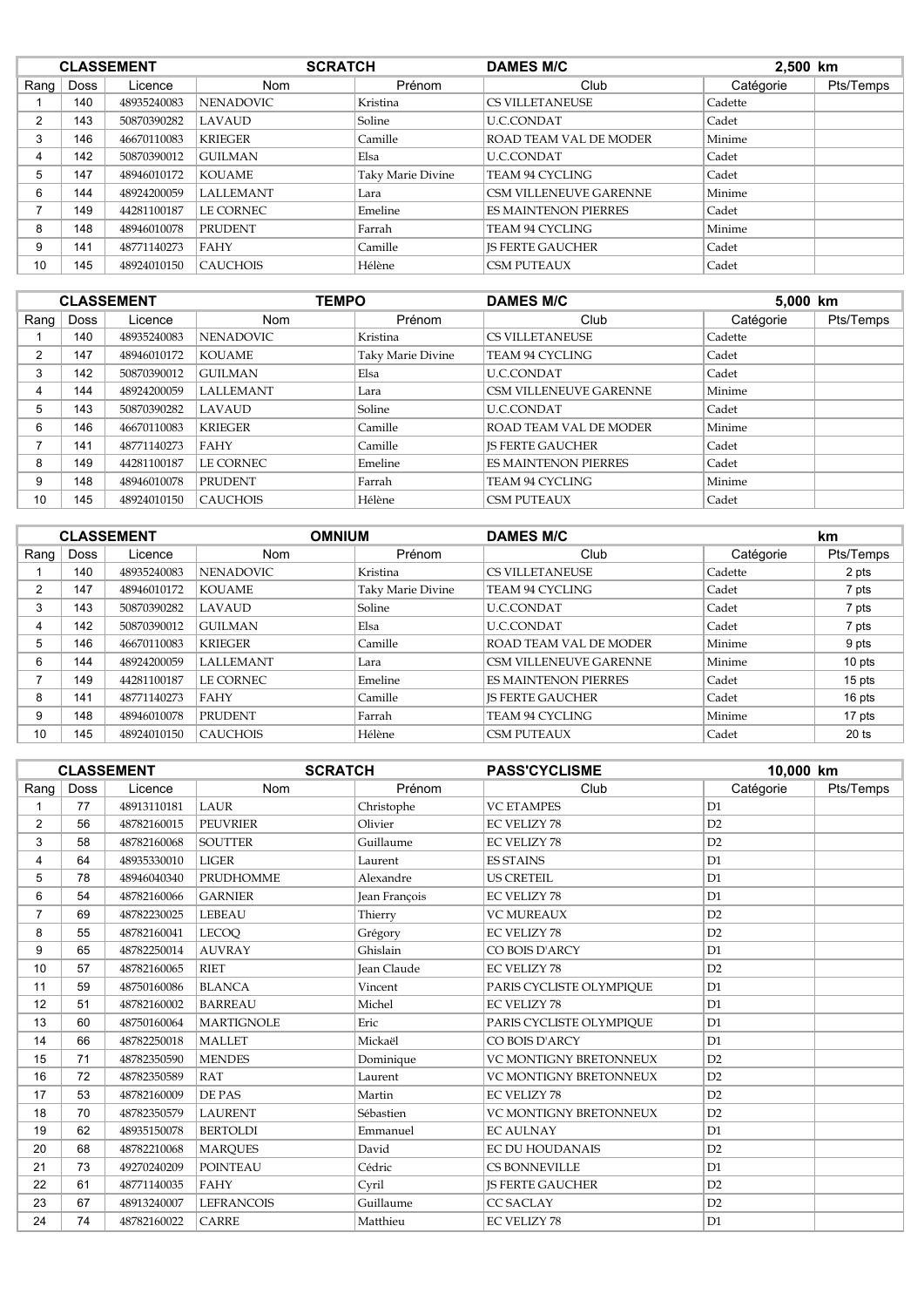|          | <b>CLASSEMENT</b> |             | TEMPO place de 13 à 22 |                    | <b>PASS'CYCLISME</b>          | 7,500 km  |           |
|----------|-------------------|-------------|------------------------|--------------------|-------------------------------|-----------|-----------|
| Rang $ $ | Doss              | Licence     | <b>Nom</b>             | Prénom             | Club                          | Catégorie | Pts/Temps |
| 13       | 60                | 48750160064 | <b>MARTIGNOLE</b>      | Eric               | PARIS CYCLISTE OLYMPIOUE      | D1        |           |
| 14       | 66                | 48782250018 | <b>MALLET</b>          | Mickaël            | CO BOIS D'ARCY                | D1        |           |
| 15       | 74                | 48782160022 | <b>CARRE</b>           | Matthieu           | <b>EC VELIZY 78</b>           | D1        |           |
| 16       | 62                | 48935150078 | <b>BERTOLDI</b>        | Emmanuel           | <b>EC AULNAY</b>              | D1        |           |
| 17       | 72                | 48782350589 | RAT                    | Laurent            | <b>VC MONTIGNY BRETONNEUX</b> | D2        |           |
| 18       | 71                | 48782350590 | <b>MENDES</b>          | Dominique          | <b>VC MONTIGNY BRETONNEUX</b> | D2        |           |
| 19       | 57                | 48782160065 | RIET                   | <b>Jean Claude</b> | EC VELIZY 78                  | D2        |           |
| 20       | 67                | 48913240007 | <b>LEFRANCOIS</b>      | Guillaume          | <b>CC SACLAY</b>              | D2        |           |
| 21       | 73                | 49270240209 | <b>POINTEAU</b>        | Cédric             | <b>CS BONNEVILLE</b>          | D1        |           |
| 22       | 61                | 48771140035 | <b>FAHY</b>            | Cyril              | <b>IS FERTE GAUCHER</b>       | D2        |           |
|          |                   |             |                        |                    |                               |           |           |

|                |      | <b>CLASSEMENT</b> | <b>ELIMINATION Place de 1 à 12</b> |                      | <b>PASS'CYCLISME</b>     |           | km.       |
|----------------|------|-------------------|------------------------------------|----------------------|--------------------------|-----------|-----------|
| Rang $ $       | Doss | Licence           | <b>Nom</b>                         | Prénom               | Club                     | Catégorie | Pts/Temps |
|                | 58   | 48782160068       | <b>SOUTTER</b>                     | Guillaume            | <b>EC VELIZY 78</b>      | D2        |           |
| $\overline{2}$ | 77   | 48913110181       | LAUR                               | Christophe           | <b>VC ETAMPES</b>        | D1        |           |
| 3              | 56   | 48782160015       | <b>PEUVRIER</b>                    | Olivier              | <b>EC VELIZY 78</b>      | D2        |           |
| 4              | 54   | 48782160066       | <b>GARNIER</b>                     | <b>Jean Francois</b> | <b>EC VELIZY 78</b>      | D1        |           |
| 5              | 78   | 48946040340       | <b>PRUDHOMME</b>                   | Alexandre            | <b>US CRETEIL</b>        | D1        |           |
| 6              | 69   | 48782230025       | <b>LEBEAU</b>                      | Thierry              | <b>VC MUREAUX</b>        | D2        |           |
|                | 59   | 48750160086       | <b>BLANCA</b>                      | Vincent              | PARIS CYCLISTE OLYMPIOUE | D1        |           |
| 8              | 65   | 48782250014       | <b>AUVRAY</b>                      | Ghislain             | CO BOIS D'ARCY           | D1        |           |
| 9              | 57   | 48782160065       | <b>RIET</b>                        | Jean Claude          | <b>EC VELIZY 78</b>      | D2        |           |
| 10             | 51   | 48782160002       | <b>BARREAU</b>                     | Michel               | <b>EC VELIZY 78</b>      | D1        |           |
| 11             | 55   | 48782160041       | <b>LECOO</b>                       | Grégory              | <b>EC VELIZY 78</b>      | D2        |           |
| 12             | 64   | 48935330010       | <b>LIGER</b>                       | Laurent              | <b>ES STAINS</b>         | D1        |           |

|                |      | <b>CLASSEMENT</b> | <b>OMNIUM</b>     |                    | <b>PASS'CYCLISME</b>          |                | km        |
|----------------|------|-------------------|-------------------|--------------------|-------------------------------|----------------|-----------|
| Rang           | Doss | Licence           | <b>Nom</b>        | Prénom             | Club                          | Catégorie      | Pts/Temps |
|                | 77   | 48913110181       | <b>LAUR</b>       | Christophe         | <b>VC ETAMPES</b>             | D1             | 3 pts     |
| 2              | 58   | 48782160068       | <b>SOUTTER</b>    | Guillaume          | <b>EC VELIZY 78</b>           | D2             | 4 pts     |
| 3              | 56   | 48782160015       | <b>PEUVRIER</b>   | Olivier            | <b>EC VELIZY 78</b>           | D2             | 5 pts     |
| 4              | 54   | 48782160066       | <b>GARNIER</b>    | Jean François      | <b>EC VELIZY 78</b>           | D1             | 10 pts    |
| 5              | 78   | 48946040340       | <b>PRUDHOMME</b>  | Alexandre          | <b>US CRETEIL</b>             | D1             | 10 pts    |
| 6              | 69   | 48782230025       | <b>LEBEAU</b>     | Thierry            | <b>VC MUREAUX</b>             | D2             | 13 pts    |
| $\overline{7}$ | 64   | 48935330010       | <b>LIGER</b>      | Laurent            | <b>ES STAINS</b>              | D1             | 16 pts    |
| 8              | 65   | 48782250014       | <b>AUVRAY</b>     | Ghislain           | CO BOIS D'ARCY                | D1             | 17 pts    |
| 9              | 59   | 48750160086       | <b>BLANCA</b>     | Vincent            | PARIS CYCLISTE OLYMPIOUE      | D1             | 18 pts    |
| 10             | 55   | 48782160041       | <b>LECOO</b>      | Grégory            | <b>EC VELIZY 78</b>           | D2             | 19 pts    |
| 11             | 57   | 48782160065       | <b>RIET</b>       | <b>Jean Claude</b> | <b>EC VELIZY 78</b>           | D2             | 19 pts    |
| 12             | 51   | 48782160002       | <b>BARREAU</b>    | Michel             | <b>EC VELIZY 78</b>           | D1             | 21 pts    |
| 13             | 60   | 48750160064       | <b>MARTIGNOLE</b> | Eric               | PARIS CYCLISTE OLYMPIQUE      | D1             | 26 pts    |
| 14             | 66   | 48782250018       | <b>MALLET</b>     | Mickaël            | CO BOIS D'ARCY                | D1             | 28 pts    |
| 15             | 71   | 48782350590       | <b>MENDES</b>     | Dominique          | <b>VC MONTIGNY BRETONNEUX</b> | D <sub>2</sub> | 33 pts    |
| 16             | 72   | 48782350589       | <b>RAT</b>        | Laurent            | VC MONTIGNY BRETONNEUX        | D <sub>2</sub> | 33 pts    |
| 17             | 62   | 48935150078       | <b>BERTOLDI</b>   | Emmanuel           | <b>EC AULNAY</b>              | D1             | 35 pts    |
| 18             | 74   | 48782160022       | <b>CARRE</b>      | Matthieu           | <b>EC VELIZY 78</b>           | D1             | 39 pts    |
| 19             | 73   | 49270240209       | <b>POINTEAU</b>   | Cédric             | <b>CS BONNEVILLE</b>          | D1             | 42 pts    |
| 20             | 68   | 48782210068       | <b>MARQUES</b>    | David              | <b>EC DU HOUDANAIS</b>        | D2             | 43 pts    |
| 21             | 67   | 48913240007       | <b>LEFRANCOIS</b> | Guillaume          | <b>CC SACLAY</b>              | D2             | 43 pts    |
| 22             | 61   | 48771140035       | FAHY              | Cvril              | <b>IS FERTE GAUCHER</b>       | D2             | 44 pts    |

|      | <b>CLASSEMENT</b> |             | <b>TEMPO</b>    |             | <b>SENIORS 1 - 2 - 3</b>      | 10,000 km      |           |
|------|-------------------|-------------|-----------------|-------------|-------------------------------|----------------|-----------|
| Rang | Doss              | Licence     | <b>Nom</b>      | Prénom      | Club                          | Catégorie      | Pts/Temps |
|      | 5                 | 41382950144 | <b>DIDIER</b>   | Baptiste    | G.M.C. 38 (EYBENS FORMATION)  | 1ère Catégorie |           |
| 2    | 20                | 47590470156 | <b>DERIAUX</b>  | Florian     | DUNKEROUE LITTORAL CYCLISME   | 1ère Catégorie |           |
| 3    | 16                | 48924080140 | <b>MAITRE</b>   | Cyril       | A. C. B. B.                   | 2ème Catégorie |           |
| 4    |                   | 41382950133 | <b>RONAT</b>    | Lucas       | G.M.C. 38 (EYBENS FORMATION)  | 3ème Catégorie |           |
| 5    | 9                 | 41382950236 | <b>BACONNET</b> | Liam        | G.M.C. 38 (EYBENS FORMATION)  | 3ème Catégorie |           |
| 6    | 13                | 44280260109 | <b>CLERE</b>    | Emilien     | <b>VS CHARTRAIN</b>           | 1ère Catégorie |           |
|      | 12                | 48957140046 | <b>SELLIER</b>  | Valentin    | PARISIS A.C. 95               | 2ème Catégorie |           |
| 8    | 6                 | 41382950181 | <b>RICHIERO</b> | Axel        | G.M.C. 38 (EYBENS FORMATION)  | 3ème Catégorie |           |
| 9    | 17                | 49274240032 | <b>POISSON</b>  | Enzo        | <b>SUD DE L'EURE CYCLISME</b> | 3ème Catégorie |           |
| 10   | 14                | 48750240104 | <b>CHARLOT</b>  | Damien      | <b>US METRO TRANSPORTS</b>    | 3ème Catégorie |           |
| 11   | 21                | 48957120362 | <b>GAMEZ</b>    | Christopher | OLYMPIOUE C.V.O.              | 2ème Catégorie |           |
| 12   | 24                | 48957120286 | <b>MARTINS</b>  | Vincent     | OLYMPIOUE C.V.O.              | 3ème Catégorie |           |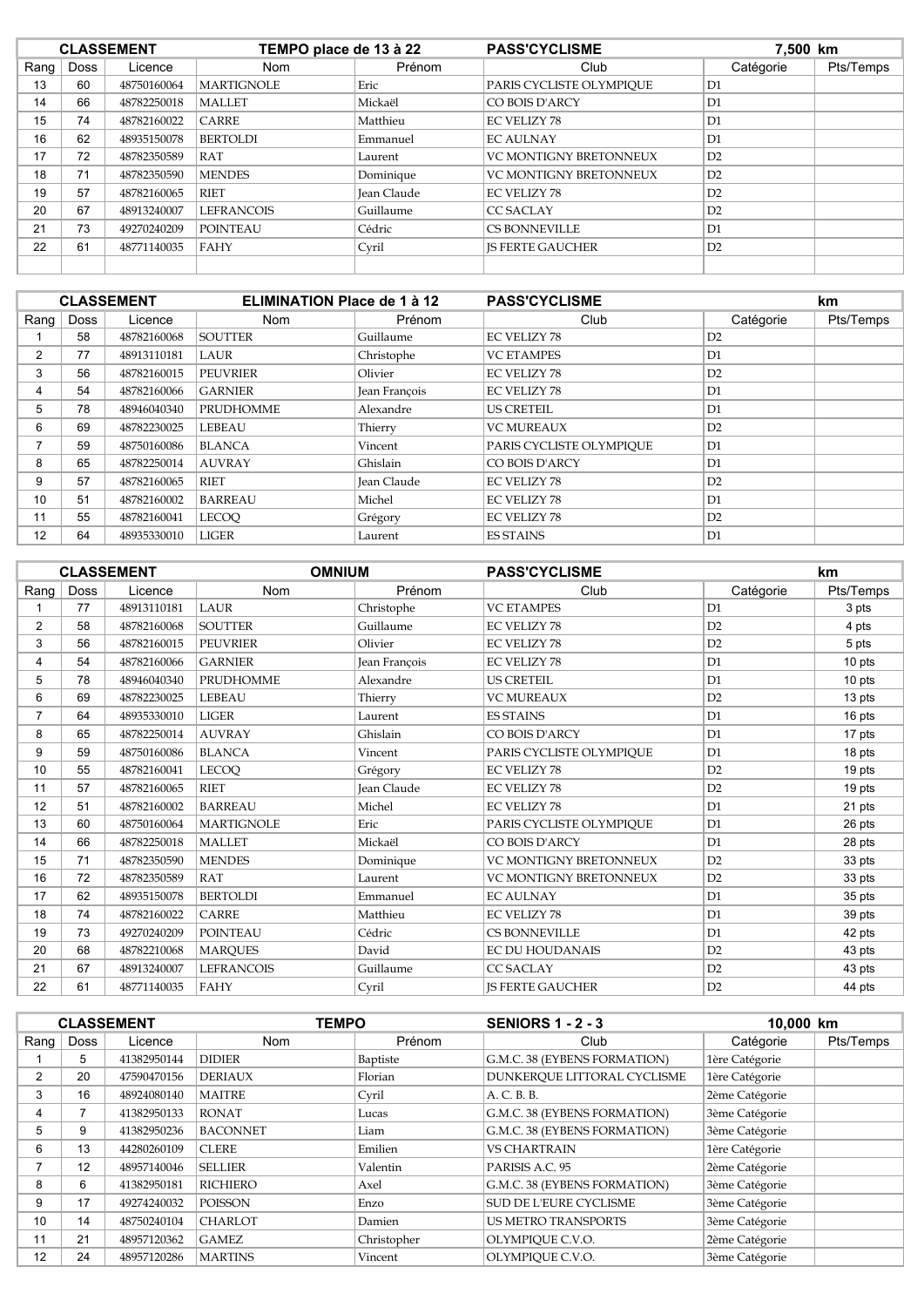| 12 |    | 50870390139 | <b>VETTER</b>    | Laurick   | IU.C.CONDAT              | 3ème Catégorie |
|----|----|-------------|------------------|-----------|--------------------------|----------------|
| 14 |    | 48957140497 | <b>SALGUEIRO</b> | Cristovao | IPARISIS A.C. 95         | 3ème Catégorie |
| 15 | 10 | 48924110292 | <b>IFREBY</b>    | Thibault  | <b>ICSM CLAMART</b>      | 3ème Catégorie |
| 16 | つつ | 48750160355 | <b>DUMAS</b>     | Baptiste  | PARIS CYCLISTE OLYMPIOUE | 2ème Catégorie |

|                 |      | <b>CLASSEMENT</b> | <b>COURSE AUX POINTS</b> | <b>SENIORS 1 - 2 - 3</b> |                               | 20,000 km      |           |
|-----------------|------|-------------------|--------------------------|--------------------------|-------------------------------|----------------|-----------|
| $R$ ang         | Doss | Licence           | <b>Nom</b>               | Prénom                   | Club                          | Catégorie      | Pts/Temps |
|                 | 20   | 47590470156       | <b>DERIAUX</b>           | Florian                  | DUNKEROUE LITTORAL CYCLISME   | 1ère Catégorie |           |
| $\overline{2}$  | 16   | 48924080140       | <b>MAITRE</b>            | Cvril                    | A. C. B. B.                   | 2ème Catégorie |           |
| 3               |      | 41382950133       | <b>RONAT</b>             | Lucas                    | G.M.C. 38 (EYBENS FORMATION)  | 3ème Catégorie |           |
| 4               | 12   | 48957140046       | <b>SELLIER</b>           | Valentin                 | PARISIS A.C. 95               | 2ème Catégorie |           |
| 5               | 13   | 44280260109       | <b>CLERE</b>             | Emilien                  | <b>VS CHARTRAIN</b>           | 1ère Catégorie |           |
| 6               | 6    | 41382950181       | <b>RICHIERO</b>          | Axel                     | G.M.C. 38 (EYBENS FORMATION)  | 3ème Catégorie |           |
|                 | 21   | 48957120362       | <b>GAMEZ</b>             | Christopher              | OLYMPIOUE C.V.O.              | 2ème Catégorie |           |
| 8               | 24   | 48957120286       | <b>MARTINS</b>           | Vincent                  | OLYMPIOUE C.V.O.              | 3ème Catégorie |           |
| 9               | 9    | 41382950236       | <b>BACONNET</b>          | Liam                     | G.M.C. 38 (EYBENS FORMATION)  | 3ème Catégorie |           |
| 10 <sup>1</sup> | 6    | 41382950181       | RICHIERO                 | Axel                     | G.M.C. 38 (EYBENS FORMATION)  | 3ème Catégorie |           |
| 11              | 17   | 49274240032       | <b>POISSON</b>           | Enzo                     | <b>SUD DE L'EURE CYCLISME</b> | 3ème Catégorie |           |
| 12              | 8    | 50870390139       | <b>VETTER</b>            | Laurick                  | <b>U.C.CONDAT</b>             | 3ème Catégorie |           |

|      | <b>CLASSEMENT</b> |             |                 | <b>OMNIUM</b> | <b>SENIORS 1 - 2 - 3</b>      |                | km        |
|------|-------------------|-------------|-----------------|---------------|-------------------------------|----------------|-----------|
| Rang | <b>Doss</b>       | Licence     | <b>Nom</b>      | Prénom        | Club                          | Catégorie      | Pts/Temps |
|      | 20                | 47590470156 | <b>DERIAUX</b>  | Florian       | DUNKEROUE LITTORAL CYCLISME   | 1ère Catégorie | 3 pts     |
| 2    | 16                | 48924080140 | <b>MAITRE</b>   | Cyril         | A. C. B. B.                   | 2ème Catégorie | 5 pts     |
| 3    | 5                 | 41382950144 | <b>DIDIER</b>   | Baptiste      | G.M.C. 38 (EYBENS FORMATION)  | 1ère Catégorie | 7 pts     |
| 4    |                   | 41382950133 | <b>RONAT</b>    | Lucas         | G.M.C. 38 (EYBENS FORMATION)  | 3ème Catégorie | 7 pts     |
| 5    | 12                | 48957140046 | <b>SELLIER</b>  | Valentin      | PARISIS A.C. 95               | 2ème Catégorie | 11 pts    |
| 6    | 13                | 44280260109 | <b>CLERE</b>    | Emilien       | <b>VS CHARTRAIN</b>           | 1ère Catégorie | 11 pts    |
| ⇁    | 9                 | 41382950236 | <b>BACONNET</b> | Liam          | G.M.C. 38 (EYBENS FORMATION)  | 3ème Catégorie | 14 pts    |
| 8    | 8                 | 50870390139 | <b>VETTER</b>   | Laurick       | <b>U.C.CONDAT</b>             | 3ème Catégorie | 15 pts    |
| 9    | 21                | 48957120362 | GAMEZ.          | Christopher   | OLYMPIOUE C.V.O.              | 2ème Catégorie | 18 pts    |
| 10   | 6                 | 41382950181 | <b>RICHIERO</b> | Axel          | G.M.C. 38 (EYBENS FORMATION)  | 3ème Catégorie | 18 pts    |
| 11   | 24                | 48957120286 | <b>MARTINS</b>  | Vincent       | OLYMPIOUE C.V.O.              | 3ème Catégorie | 20 pts    |
| 12   | 17                | 49274240032 | <b>POISSON</b>  | Enzo          | <b>SUD DE L'EURE CYCLISME</b> | 3ème Catégorie | 20 pts    |

| <b>CLASSEMENT</b> |                | <b>VITESSE PAR EQUIPES</b> |                   | <b>SENIORS JUNIORS</b> |                                         | km             |           |
|-------------------|----------------|----------------------------|-------------------|------------------------|-----------------------------------------|----------------|-----------|
| Rang              | Doss           | Licence                    | <b>Nom</b>        | Prénom                 | Club                                    | Catégorie      | Pts/Temps |
|                   | 76             | 47020690046                | <b>TANJON</b>     | Bruno                  | <b>EC VALLEE DE L'AISNE</b>             | D1             | 0:47:46   |
|                   | 23             | 48946040394                | <b>HELAL</b>      | Royan                  | <b>US CRETEIL</b>                       | 3ème Catégorie |           |
|                   | 80             | 60971960113                | <b>THICOT</b>     | Jordy Allan            | VELO PASSION CARAIBES REVEIL PLU Junior |                |           |
|                   |                |                            |                   |                        |                                         |                |           |
| $\overline{2}$    | 150            | 10026671041                | <b>VASAPOLLI</b>  | Lois Hoanui            | <b>TEAM 94 CYCLING</b>                  | <b>Iunior</b>  | 0:47:51   |
|                   | 41             | 48946010081                | <b>COPOL</b>      | Damien                 | <b>TEAM 94 CYCLING</b>                  | <b>Iunior</b>  |           |
|                   | 151            | 47601700389                | <b>DERACHE</b>    | Tom                    | <b>BMX COMPIEGNE CLAIROIX</b>           | 3ème Catégorie |           |
|                   |                |                            |                   |                        |                                         |                |           |
| 3                 | 26             | 41382950169                | <b>BUSSO</b>      | Rémy                   | G.M.C. 38 (EYBENS FORMATION)            | <b>Iunior</b>  | 0:49:07   |
|                   | 7              | 41382950133                | <b>RONAT</b>      | Lucas                  | G.M.C. 38 (EYBENS FORMATION)            | 3ème Catégorie |           |
|                   | 5              | 41382950144                | <b>DIDIER</b>     | Baptiste               | G.M.C. 38 (EYBENS FORMATION)            | 1ère Catégorie |           |
|                   |                |                            |                   |                        |                                         |                |           |
| 4                 | $\mathbf{1}$   | 48782160044                | <b>DUJARRIER</b>  | Yann                   | <b>EC VELIZY 78</b>                     | 3ème Catégorie | 0:49:48   |
|                   | 4              | 48782160035                | <b>THERY</b>      | Sébastien              | <b>EC VELIZY 78</b>                     | 3ème Catégorie |           |
|                   | 3              | 48782160019                | <b>SOULAINE</b>   | Geoffroy               | <b>EC VELIZY 78</b>                     | 3ème Catégorie |           |
|                   |                |                            |                   |                        |                                         |                |           |
| 5                 | 44             | 48913070014                | <b>BERNERON</b>   | Paul                   | <b>EC MONTGERON VIGNEUX</b>             | <b>Iunior</b>  | 0:51:00   |
|                   | 45             | 48913070029                | <b>CONTAL</b>     | Guillaume              | <b>EC MONTGERON VIGNEUX</b>             | Junior         |           |
|                   | 47             | 48913070065                | <b>TARDIF</b>     | Aurélien               | <b>EC MONTGERON VIGNEUX</b>             | <b>Iunior</b>  |           |
|                   |                |                            |                   |                        |                                         |                |           |
| 6                 | $\overline{2}$ | 48782160047                | <b>MANSIO</b>     | Guy                    | <b>EC VELIZY 78</b>                     | 3ème Catégorie |           |
|                   | 75             | 48782160089                | <b>SAPRANIDES</b> | Michel                 | <b>EC VELIZY 78</b>                     | D1             |           |
|                   | 15             | 48946040153                | <b>GENEIX</b>     | Albin                  | <b>US CRETEIL</b>                       | 3ème Catégorie |           |
|                   |                |                            |                   |                        |                                         |                |           |

| <b>CLASSEMENT</b> |      |             | <b>KEIRIN 1ère SERIE</b> |             | <b>SENIORS JUNIORS</b>                  | km             |           |
|-------------------|------|-------------|--------------------------|-------------|-----------------------------------------|----------------|-----------|
| Rang,             | Doss | Licence     | Nom.                     | Prénom      | Club                                    | Catégorie      | Pts/Temps |
|                   | 80   | 60971960113 | <b>THICOT</b>            | Jordy Allan | VELO PASSION CARAIBES REVEIL PLU Junior |                |           |
|                   | 42   | 62970740026 | <b>LYCURGUE</b>          | Réhan       | TEAM 94 CYCLING                         | <b>Iunior</b>  |           |
|                   |      | 48782160044 | DUJARRIER                | Yann        | EC VELIZY 78                            | 3ème Catégorie |           |
|                   |      | 44280260109 | <b>CLERE</b>             | Emilien     | VS CHARTRAIN                            | 1ère Catégorie |           |